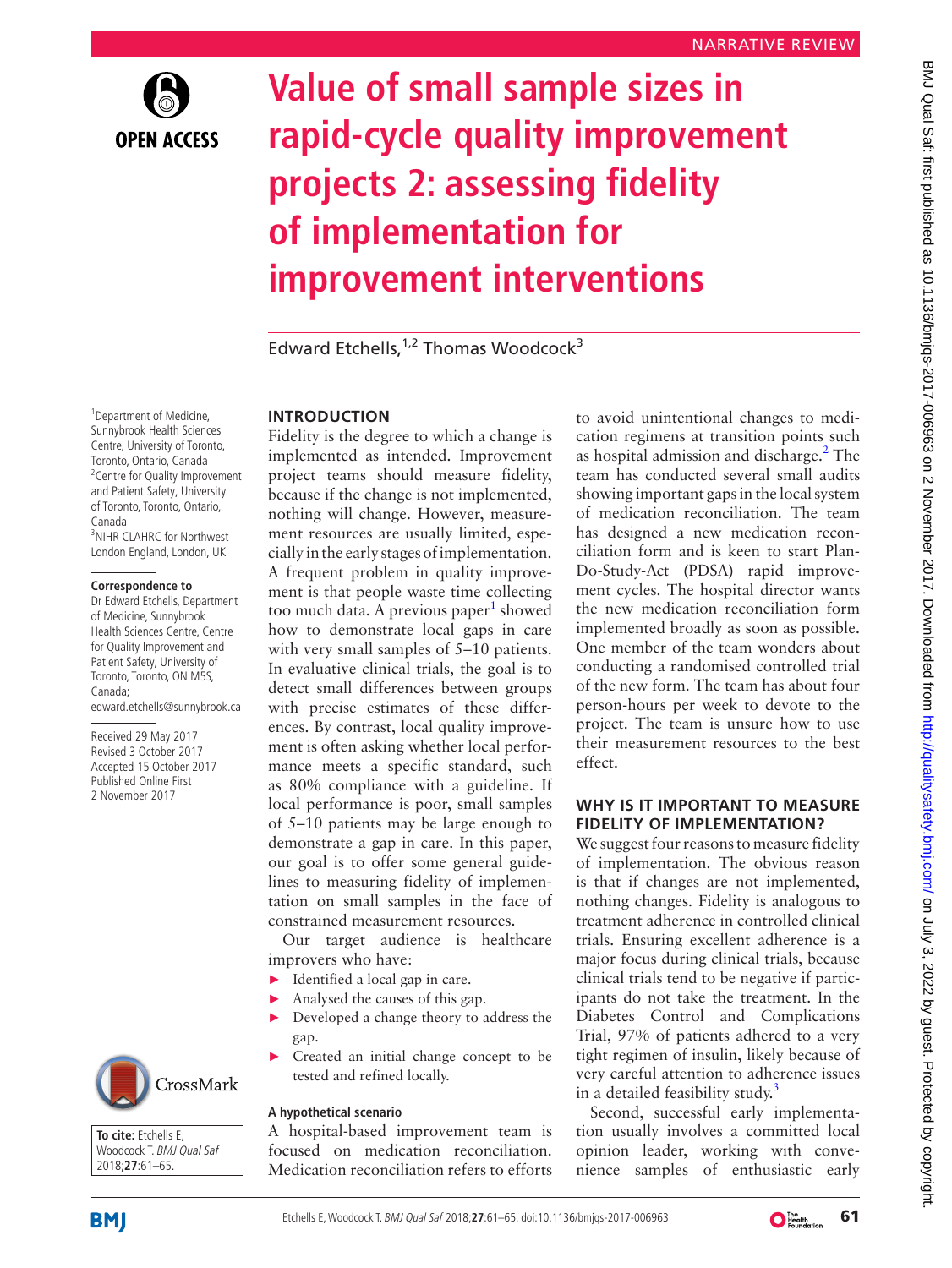<span id="page-1-0"></span>

| Table 1 Impact of fidelity of implementation on required |
|----------------------------------------------------------|
| sample size for an evaluative study                      |

| Fidelity of implementation (%) | <b>Sample size required</b> |
|--------------------------------|-----------------------------|
| 100                            | 100                         |
| 95                             | 110                         |
| 90                             | 123                         |
| 85                             | 139                         |
| 80                             | 156                         |
| 75                             | 178                         |
| 70                             | 204                         |
| 60                             | 278                         |
| 50                             | 400                         |
| 40                             | 625                         |
| 30                             | 1111                        |

adopters. Broader implementation and dissemination, in the absence of committed leaders and enthusiastic adopters, may not necessarily be so successful. Monitoring fidelity allows for timely detection of implementation problems as the project moves from ideal early conditions to broader dissemination.

Third, it is important to optimise fidelity of implementation prior to undertaking evaluative studies. Low fidelity of implementation leads to smaller effect sizes, which means that a larger sample is needed to detect the effects of the change ([table](#page-1-0) 1). Suppose that the estimated sample size to detect an effect is 100 patients. This sample estimate assumes that the fidelity of implementation is 100%. If the fidelity of implementation is only 70%, then the required sample size to detect the same effect doubles to  $204.<sup>45</sup>$  If the fidelity of implementation is 70%, and only 100 patients are enrolled, then the study will yield a negative result. The corollary is that small improvements in fidelity can reduce the required sample size and increase the chance of demonstrating an effect. Improving the fidelity of implementation from 70% to 80% reduces the required sample size from 204 to 156.

Finally, a measure of fidelity of implementation is needed to interpret the result of an evaluative study. Suppose an evaluative study has a negative result. One possibility is that an ineffective change was correctly implemented. Another possibility is that a potentially effective change was not adequately implemented. A measure of fidelity will help determine which possibility is most likely.<sup>6</sup>

We assume that resources for measuring fidelity are constrained. We assume that if the local improvement efforts are initially successful, there may be efforts made to obtain additional resources for further dissemination and evaluation. Therefore, there should be enough data from the initial phase to support and inform further dissemination and evaluation. We focus on quantitative measurement, but we emphasise that qualitative measurement is important. Quantitative fidelity measures inform

whether a change was implemented, but qualitative data inform why the change was, or was not, implemented.

## **Measuring fidelity of implementation**

We suggest five steps:

- 1. Choose fidelity measures based on a change theory.
- 2. Establish a minimum acceptable fidelity for each measure.
- 3. Establish a sampling strategy.
- 4. Choose a practical sample size.
- 5. Create run charts.

## **Choose fidelity measures based on a change theory**

Change efforts should be based on a change theory that describes how each element of the change is expected to lead to improved processes and outcomes. A sound change theory makes it easier to choose fidelity measures. The initial steps of the change theory are logical places for fidelity measurement.

The initial fidelity measures can be rudimentary signals that change is occurring during early PDSA cycles. These initial measures can be considered PDSAlevel fidelity measures. More robust fidelity measures should give confidence that the change has been implemented *as intended*, based on the change theory. Robust fidelity measures can subsequently be used as project-level fidelity measures during broader dissemination or evaluation. Interventions are often multifaceted, in which case a group of fidelity measures is appropriate.

The medication reconciliation team's change theory includes the following:

- 1. Clinicians will complete a form that outlines the patient's home medications and the plan for each medication (continue, change, stop) at the time of admission.
- 2. The form will be placed on the patient's chart.
- 3. This form will lead to fewer medication errors during the hospitalisation.
- 4. Fewer medication errors will lead to fewer preventable adverse drug events during the hospitalisation.

The project team considers the rudimentary ('PDSA level') fidelity measure of 'form is found on the patient's chart'. (If the form is not on the patient's chart, nothing is changing!) The project team recognises that the appearance of the form on the chart is insufficient evidence the change has been implemented as intended. The project team decides that 'forms correctly completed' is a more robust fidelity measure that could ultimately be a project-level fidelity measure. The team is willing to commit a little extra effort to measure 'forms correctly completed'. The project team supplements the fidelity measurement with qualitative feedback from users: What did the user like about the form? What could be improved? Why didn't the user complete the form?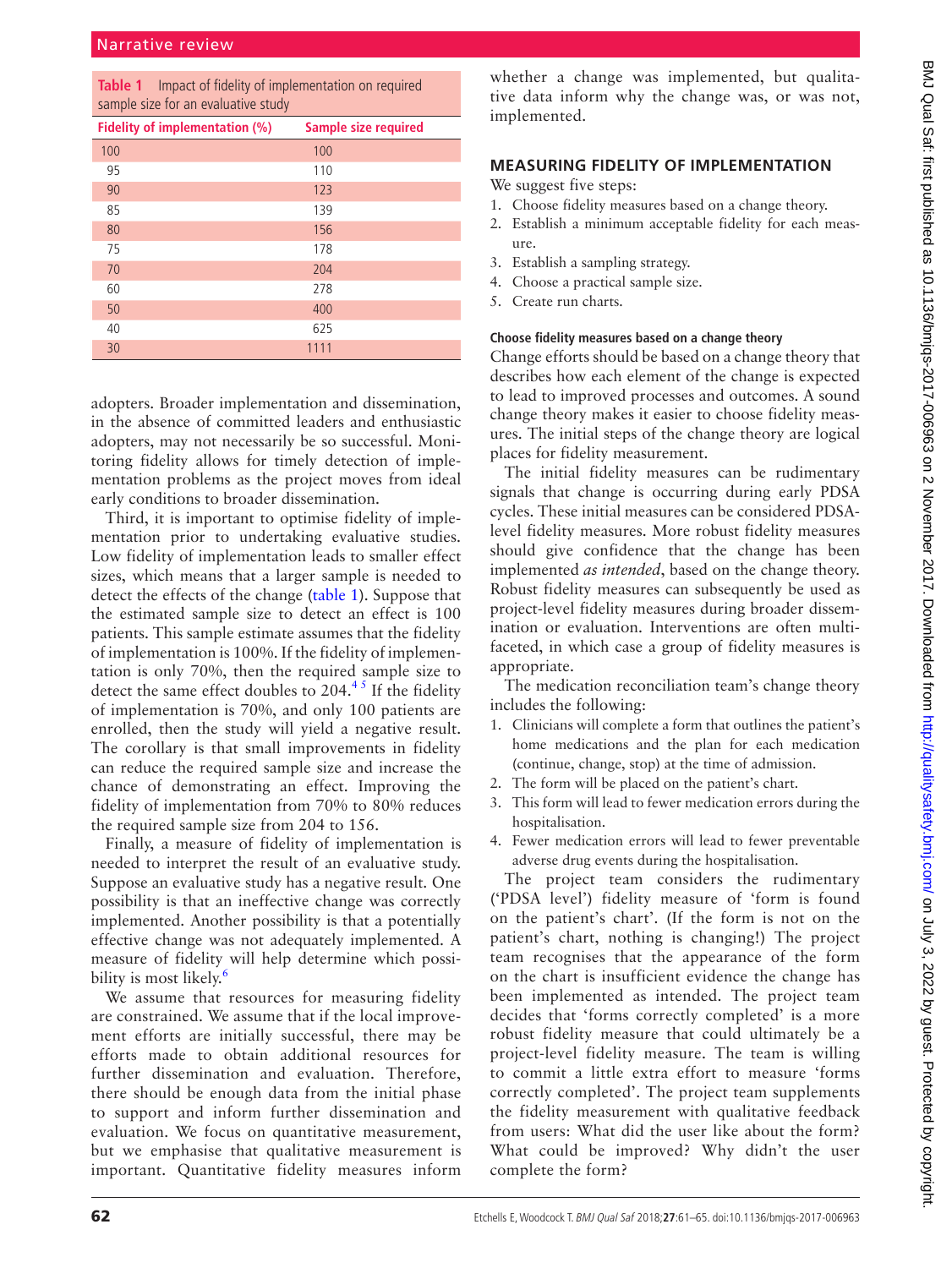#### **Establish a minimum acceptable fidelity**

We suggest a minimum acceptable fidelity of 70%. If fidelity is less than 70%, then the effect of any change will be attenuated, broader dissemination will be difficult to achieve, and the required sample size for evaluation may become prohibitively large [\(table](#page-1-0) 1). If fidelity is less than 70%, then a reasonable next step is to identify and ameliorate barriers to implementation, with ongoing monitoring of fidelity.<sup>[7](#page-4-5)</sup> Our suggestion of a minimum acceptable fidelity of 70% is arbitrary. We are unaware of a 'correct' minimum fidelity value. A lower fidelity might be acceptable for changes that are simple, inexpensive and for which formal evaluation is not planned.

## **Establish a sampling strategy**

The following are the two useful guiding principles for sampling in improvement projects, as previously outlined by Perla et al<sup>[8](#page-4-6)</sup>:

- 1. obtain just enough data to guide next steps
- 2. make full use of local subject matter expertise in selecting the most appropriate samples.

In the early stages we suggest small convenience samples to test and refine the change. These convenience samples could include enthusiastic early adopters in ideal conditions. We propose a first arbitrary milestone of two consecutive convenience samples above minimum acceptable fidelity. If this simple milestone cannot be reached, broader dissemination is unlikely to be successful. The change should be refined or abandoned. After reaching this first milestone, we suggest moving to purposive (or judgement) samples that are more reflective of typical system performance. Purposive sampling can draw on local expert knowledge to ensure that implementation is tested more broadly, including situations when implementation can be expected to be difficult. We propose a second arbitrary milestone of two consecutive purposive samples above minimum acceptable fidelity.

As discussed in the prior paper on small sample sizes, $<sup>1</sup>$  $<sup>1</sup>$  $<sup>1</sup>$ </sup> data quality is important on small samples. The five important steps to data quality are to (1) define the

eligible sample, (2) establish exclusion criteria, (3) state the study period for each cycle/sample, (4) keep a reject log and (5) ensure complete data collection. Aim to enrol consecutive eligible patients. Random sampling is ideal but usually not practical.

The project team establishes the eligible sample and exclusion criteria, plans to keep a log of patients enrolled in each sample, and commits to complete data collection for all samples. The team decides to start with convenience samples of patients admitted to the enthusiastic physician on the project team during regular working days. The team also consults with local experts, who suggest that implementation will be a challenge for patients admitted to physicians uninvolved with the project, especially on weekends and nights. The team decides that the purposive samples will comprise patients admitted under these more challenging conditions.

## **Choose a practical sample size (table 2)**

We assume that resources for measurement are constrained. Suppose that reality dictates that a maximum of 10 patients per cycle can be sampled. The minimum acceptable fidelity is 70%, so there must be at least 7/10 successes every cycle. If there are four failures in a cycle, then the cycle cannot achieve 7/10 successes. The cycle can be stopped, the failures can be studied qualitatively, and necessary adjustments can be made.

The medication reconciliation team's first PDSA implementation cycle [\(table](#page-2-0) 2) yields two correctly completed forms and four incomplete or missing forms on the convenience sample of six patients. There are already four failures, so the cycle can be stopped, because there is no chance of achieving 7/10 successes. The team studies the qualitative feedback and takes the necessary actions. The second cycle yields a similar experience. The third and fourth cycles are above the minimum acceptable fidelity of 70%, so the first milestone is achieved. The team moves to purposive samples of patients admitted to other

<span id="page-2-0"></span>

| Table 2         | Hypothetical results of early Plan-Do-Study-Act implementation cycles (steps 2-4) |                          |                                      |                                                                             |  |  |
|-----------------|-----------------------------------------------------------------------------------|--------------------------|--------------------------------------|-----------------------------------------------------------------------------|--|--|
| Cycle           | <b>Sample</b>                                                                     | Form correctly completed | <b>Qualitative feedback</b>          | <b>Action</b>                                                               |  |  |
|                 | Convenience                                                                       | $2/6 = 33%$              | Hard to understand<br>Hard to find   | Make form more clear<br>Make form easier to find                            |  |  |
| 2               | Convenience                                                                       | $4/8 = 50%$              | Hard to understand                   | Make form more clear                                                        |  |  |
| $\overline{3}$  | Convenience                                                                       | $7/10=70\%$              | Hard to find                         | Make form easier to find                                                    |  |  |
| 4               | Convenience                                                                       | $8/10 = 80\%$            | Time-consuming                       | Make form shorter<br>First milestone achieved; change to purposive sampling |  |  |
| 5               | Purposive                                                                         | $0/4=0%$                 | Unaware of the form                  | Improve awareness                                                           |  |  |
| 6               | Purposive                                                                         | $8/10 = 80\%$            | Hard to understand<br>Time-consuming | Make form more clear<br>Make form shorter                                   |  |  |
| $7\overline{ }$ | Purposive                                                                         | $9/10=90\%$              | Unaware of the form                  | Improve awareness<br>Second milestone achieved; prepare for run charts      |  |  |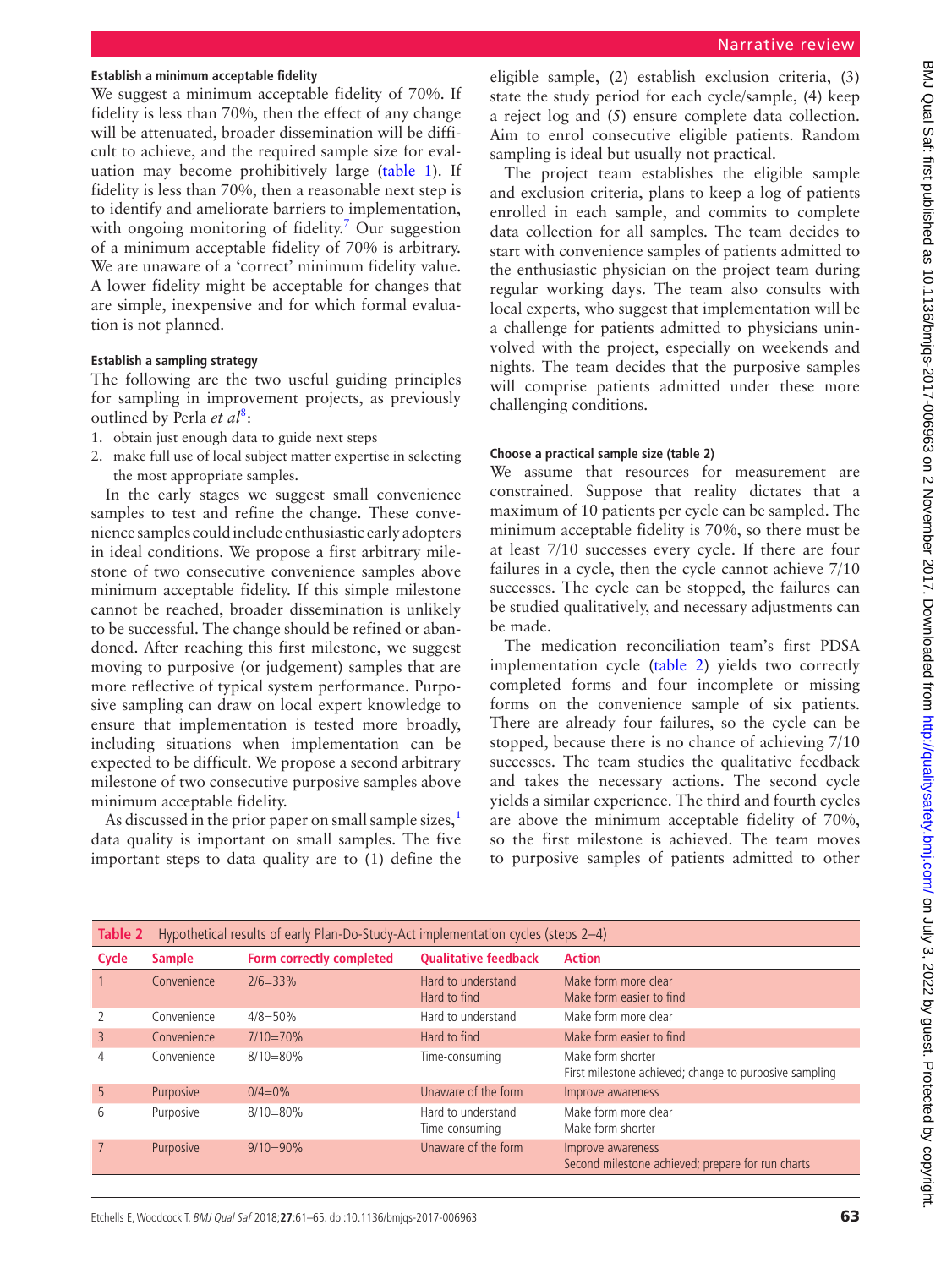

<span id="page-3-0"></span>**Figure 1** Run chart 1 shows the median fidelity above 70%, with no evidence of instability. Each data point represents 10 observations.

physicians, including nights and weekends. Cycle 5 [\(table](#page-2-0) 2) shows poor fidelity, so the team obtains feedback and makes the necessary improvements. Cycles 6 and 7 both achieve the minimum acceptable fidelity of 70% on two consecutive purposive samples, so the second milestone is achieved.

#### **Create a run chart (figures 1–3)**

A run chart is an efficient method for further enhancing a team's confidence in fidelity of implementation. Provost and Murray<sup>[9](#page-4-7)</sup> recommend that a run chart needs 10 data points, with at least 10 observations per data point, and a consistent sampling approach. Do not use the data from step 4 for the run chart because the change, the implementation method and the sampling approach are all in flux during step 4.

We propose that a third milestone is a stable run chart with a median fidelity above the minimum acceptable value [\(figure](#page-3-0) 1). Run charts have some simple rules for stability.<sup>10</sup> If any rule is broken then the run chart is not stable.

- 1. trend: five consecutive points up or down ([figure](#page-3-1) 2)
- 2. shift: six consecutive points above or below the median value (not including points that touch the median)



<span id="page-3-1"></span>**Figure 2** Run chart 2 shows a median fidelity above 70%, but the run chart is not stable. There is a downward trend starting with cycle 6. Each data point represents 10 observations.



<span id="page-3-2"></span>**Figure 3** Run chart 3 shows a median fidelity above 70%, but the run chart is not stable. The run chart line crosses the median only once. For a run chart where there are 10 points that do not fall on the median, we would expect to see the median crossed at least three times<sup>8</sup>. Each data point represents 10 observations.

3. runs: the values cross the median too often, or not often enough ([figure](#page-3-2) 3).

One exceptional situation would be a run chart showing five consecutive increases (unstable but improving trend) and a median fidelity above target. In this case, the third milestone would be achieved.

Run charts cannot quantify the level of variation in the fidelity of implementation. Control charts, using larger samples and longer sampling periods, are needed to quantify the variation in fidelity of implementation. If ample data and resources are available, then control charts could be used earlier in a project.<sup>[11](#page-4-9)</sup> Otherwise, we suggest that a stable run chart with a median value above the minimum acceptable fidelity of implementation is an important milestone before undertaking additional dissemination or evaluation.

Project-level measures that reflect the ultimate targets of change can also be developed and tested during this step. This additional measurement effort can:

- 1. Enhance confidence that the change theory is correct. If implementation is acceptable, then there should be a trend to improvement in the other project-level measures, with no expectation of demonstrating a statistically significant difference. If there is an unexpected worsening, then the change theory, the implementation plan and the measurement methods should be re-examined.
- 2. Plan the sample size of an evaluative study. A sample size estimate requires an estimate of fidelity, and an estimate of the baseline values for the other projectlevel measures. For many projects, change is targeted at providers, but the impact of the change is measured on patients. For example, in the medication reconciliation example, the target of the change is physicians filling out the form, but the downstream impacts (medication errors and preventable adverse drug events) are measured on patients. In such cases, the correlation between the targets of change and downstream measures is needed for a sample size estimate. $12$